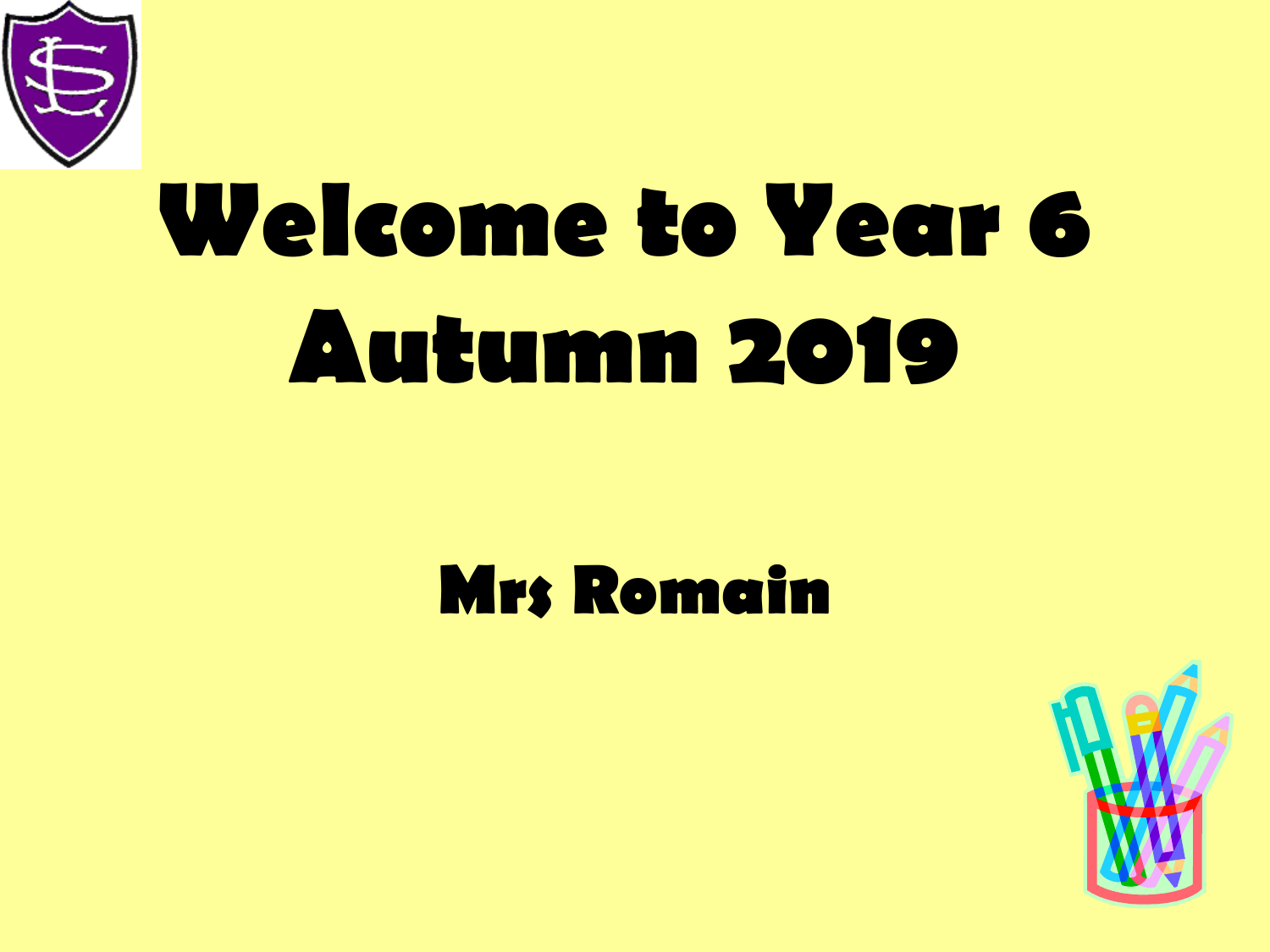

J

## Adults working in Year 6 Mrs Corke –Thursday am and Friday all day Mrs Gates – Monday to Thursday am Mrs Hepke – Friday am Mr Smith – Wednesday pm (ICT) Mr Palmer - Wednesday pm (PE)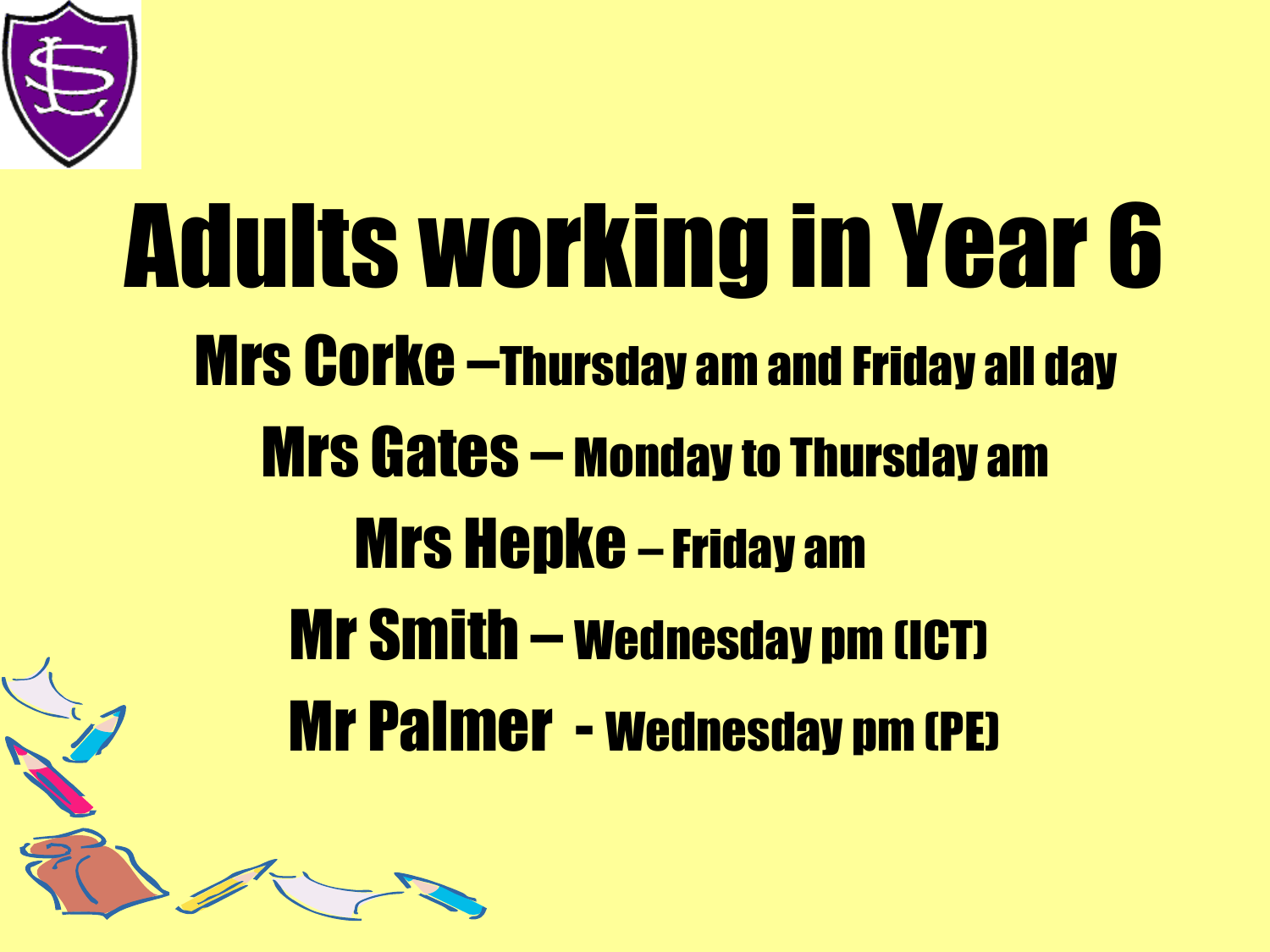

## Year 6 Timetable

|                                   | $8.45 - 9.30$                            |                     | $9.30 - 10.30$ | $\frac{10.30-}{10.45}$ | $10.45 - 11.15$   | $11.15 - 12.15$ | $\frac{12.15}{1.15}$ | $1.15 - 2.20$          |                        | $2,20 - 3,20$ |                        |  |
|-----------------------------------|------------------------------------------|---------------------|----------------|------------------------|-------------------|-----------------|----------------------|------------------------|------------------------|---------------|------------------------|--|
| $\overline{M}$                    | $\sigma$<br>$\blacktriangleright$<br>Day | Assembly            | Maths          |                        | Comp              | English         |                      | Spell                  | <b>Topic</b>           |               |                        |  |
| $\overline{\intercal}$            | Day<br>$\blacktriangleleft$<br>$\bullet$ | Singing<br>Assembly | Maths          |                        | Guided<br>Reading | English         |                      | Spell                  | Science                |               |                        |  |
| $\overline{w}$                    | $\sigma$<br>Z<br><b>Day</b>              | <b>RE</b>           | Maths          | <b>BREAK</b>           | Guided<br>Reading | English         | <b>LUNCH</b>         |                        | <b>ICT</b><br>Mr Smith |               | <b>PE</b><br>Mr Palmer |  |
| $\overline{\top}$<br>Mrs<br>Corke | Day<br>$\blacktriangleleft$<br>$\bullet$ | Comp                | PE             |                        | Guided<br>Reading | Maths           |                      | Spell                  | English                |               | <b>Topic</b>           |  |
| $\overline{F}$<br>Mrs<br>Corke    | Day<br>$\blacktriangleleft$<br>$\bullet$ | Assembly            | Grammar        |                        | Arithmetic        |                 |                      | French<br><b>Topic</b> |                        |               | <b>Madam Elena</b>     |  |

**Children must have a reading book with them at all times**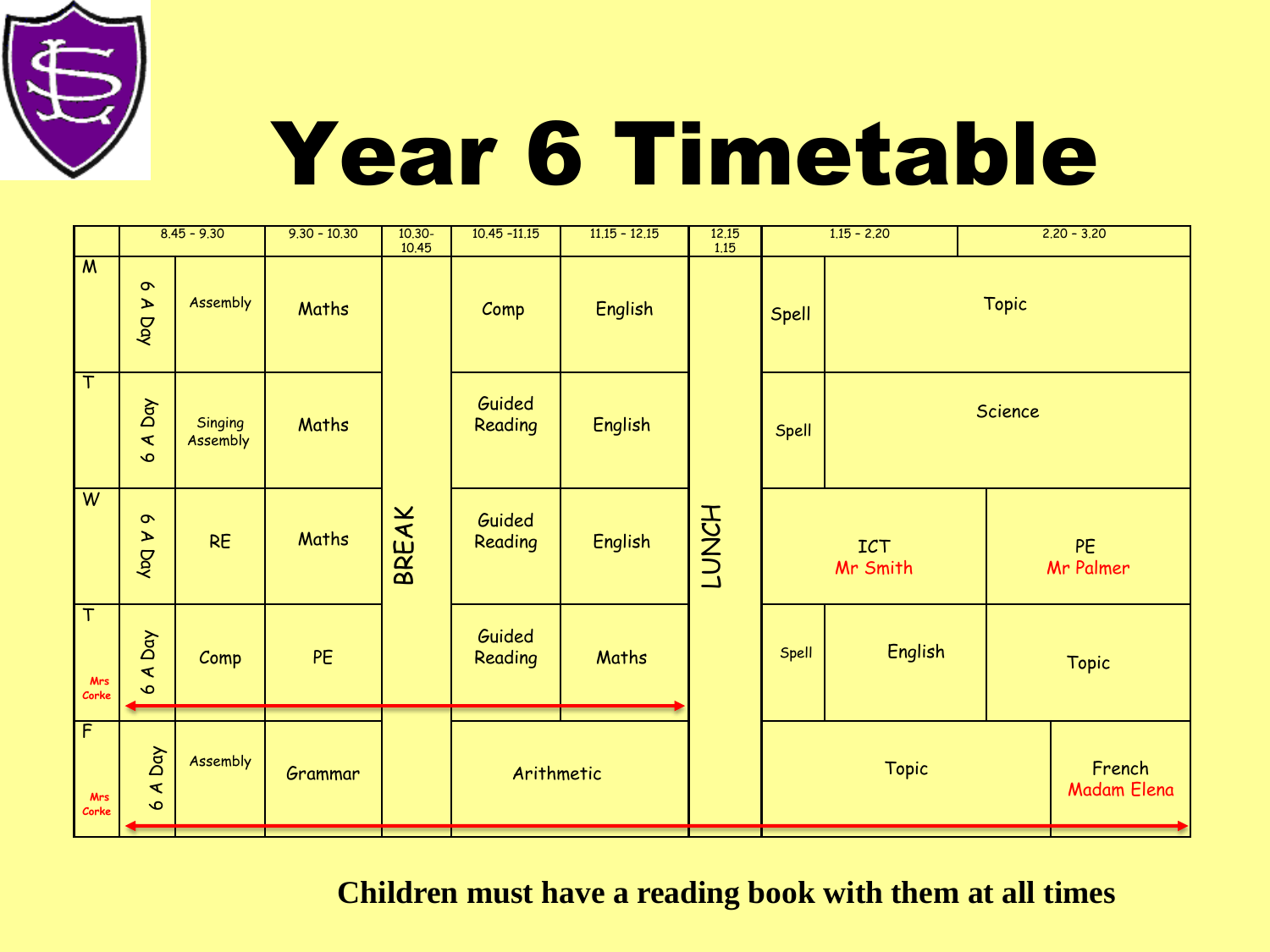





#### Homework will be given out on a Thursday and is due back by the following Wednesday.

#### Maths

Challenge 1 - Complete all of section A + 5 others Challenge 2 – Complete sections A and B + 5 others Challenge 3 – Complete all sections, A, B and C

English **Writing** Comprehension Spelling

**When bringing homework back to school, it should be placed in the 'Homework In' box. As soon as it is marked it will be placed in the 'Homework Out' box, ready for collection. I will also endeavour to give verbal feedback about homework.**

**If your child is struggling with their homework, please encourage them to not leave it until the day before it is due in to ask for support!** 

**This year is about preparation for secondary schools and homework is something they will get lots of in secondary!**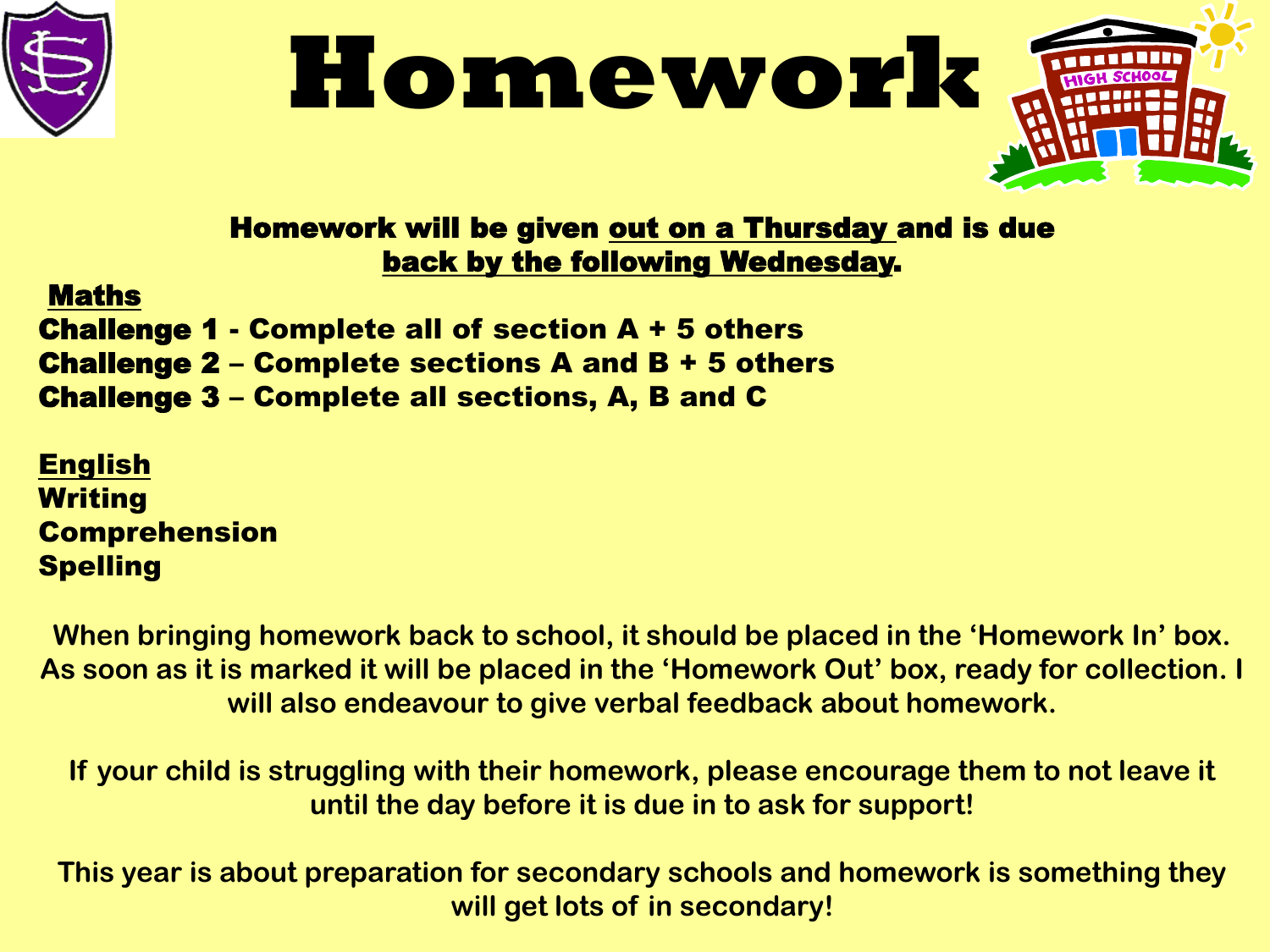### English

We will begin the term by working through **key English skills**, such as handwriting, sentence structure, vocabulary and punctuation. The children will continue to develop their writing skills within a specific stimulus.

**Kensuke's Kingdom** by Michael Morpurgo is the text we use for our Book study during the second half of the term. This is an excellent text and I know that the children will thoroughly enjoy it. During this time the children will be able to develop their writing skills in poetry, formal and informal language, letter/diary writing, persuasion, recounts and arguments.

Three times a week we will have **Guided Reading/Writing**. Here the children will have to opportunity to work in their smaller groups, with the teacher to develop comprehension, writing and vocabulary skills.

Mrs Corke will be teaching the children a separate Grammar lesson (SPAG)

Spell to Excel – specific spelling practise as well as concentrating on the yr5/6 spelling words

Spring text – Skellig

Summer – Spiderwick Chronicles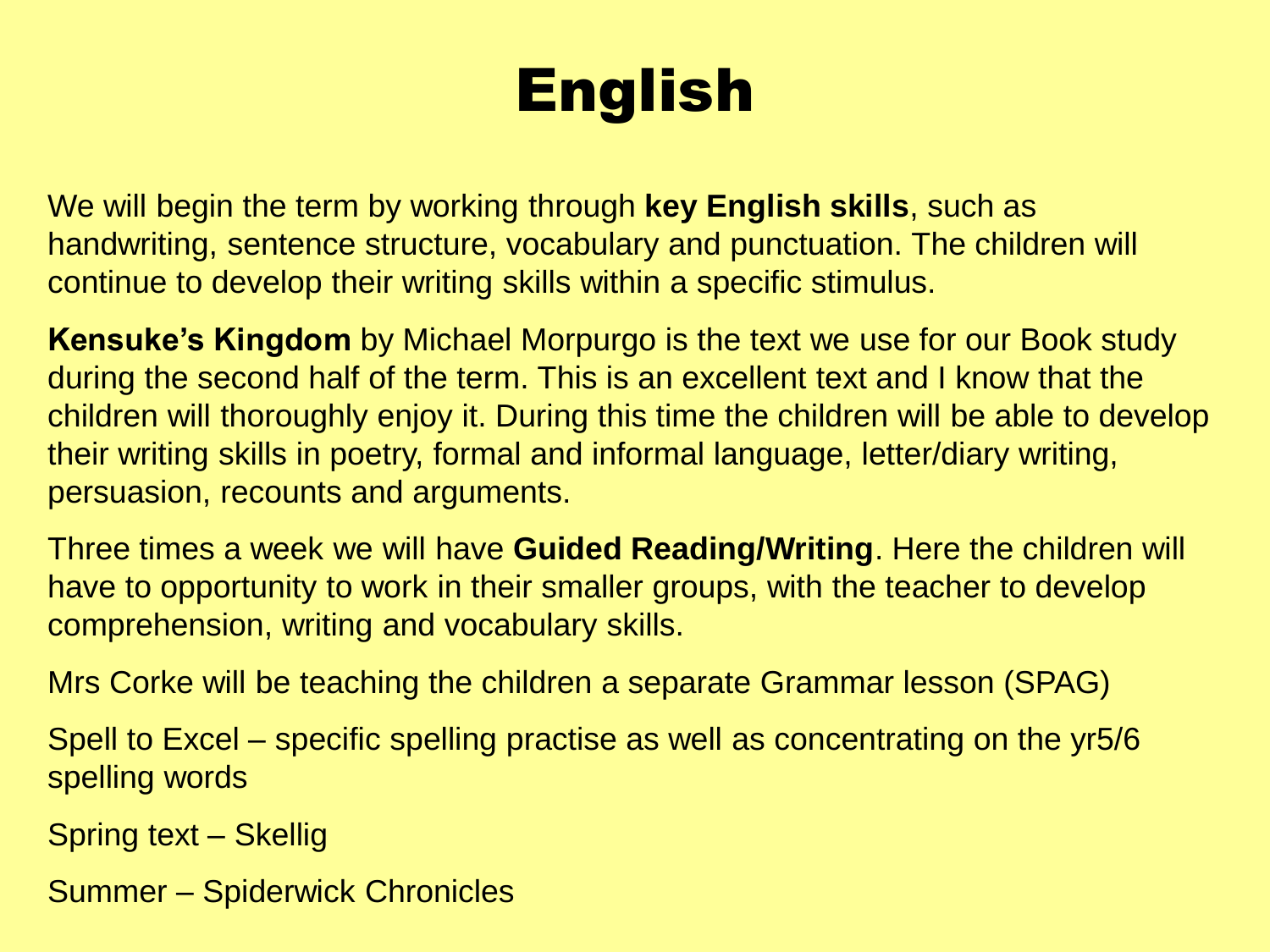### **Maths**

|        | Week <sub>1</sub>                                                                                     | Week 2 | Week 3 | Week 4                        | Week <sub>5</sub>                                                  | Week 6 | Week 7                                     | Week 8                                               | Week 9        | Week 10              | Week <sub>11</sub> | Week <sub>12</sub> |
|--------|-------------------------------------------------------------------------------------------------------|--------|--------|-------------------------------|--------------------------------------------------------------------|--------|--------------------------------------------|------------------------------------------------------|---------------|----------------------|--------------------|--------------------|
| Autumn | <b>Number: Place</b><br>Number: Addition, Subtraction,<br>Value<br><b>Multiplication and Division</b> |        |        |                               | 틉<br>Geometry<br>Direction<br>Position<br><b>Number: Fractions</b> |        |                                            |                                                      | Consolidation |                      |                    |                    |
| Spring | Number:<br><b>Decimals</b>                                                                            |        |        | Number:<br><b>Percentages</b> | Number:<br>Algebra                                                 |        | Measurement:<br>Converting<br><b>Units</b> | <b>Measurement:</b><br>Perimeter, Area<br>and Volume |               | <b>Number: Ratio</b> | Consolidation      |                    |
| Summer | Geometry:<br><b>Properties of</b><br><b>Shape</b>                                                     |        |        | <b>Problem Solving</b>        |                                                                    |        | <b>Statistics</b>                          | Investigations                                       |               |                      | Consolidation      |                    |

#### This is subject to change throughout the year.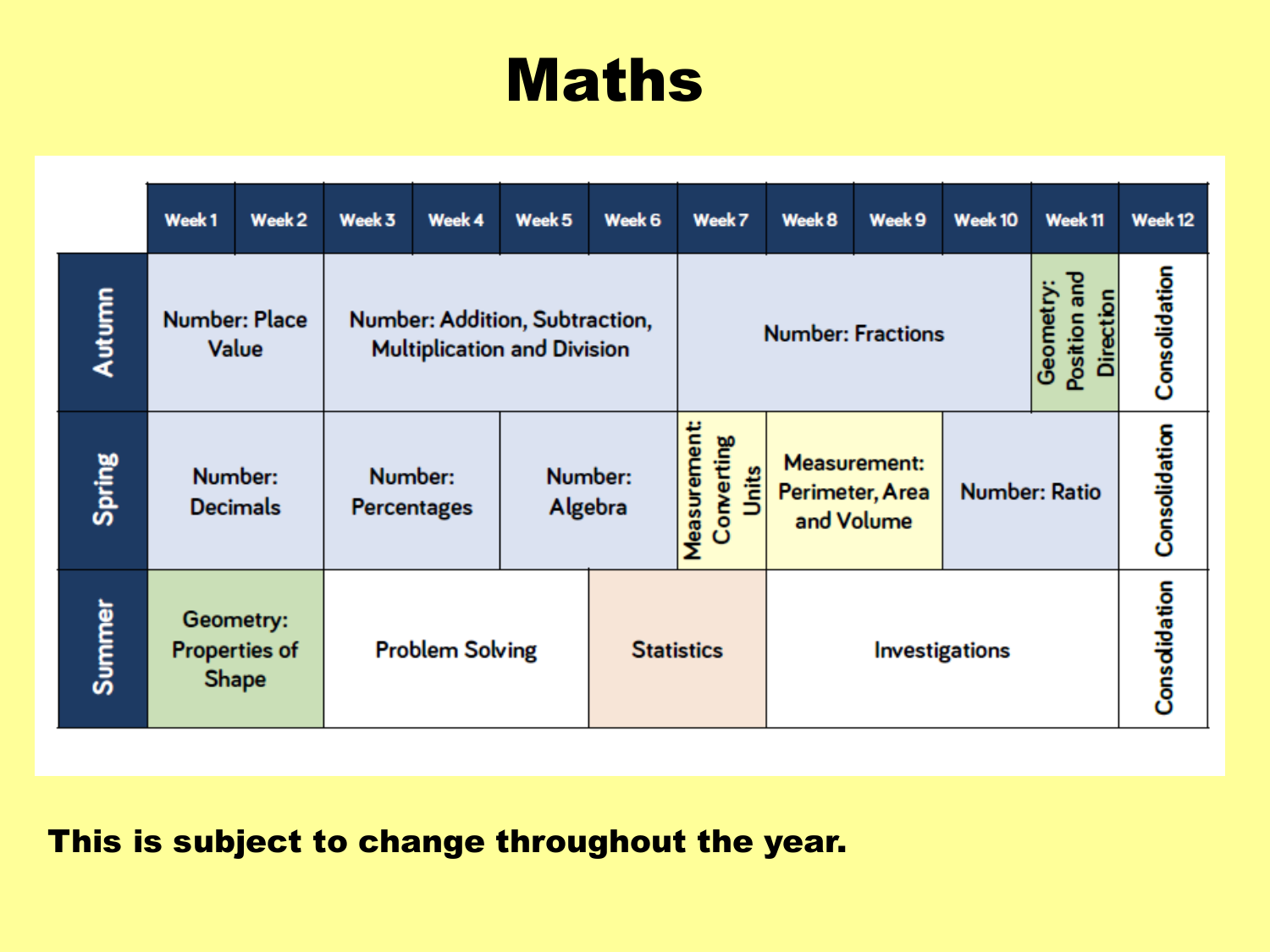

## This year's topics

| <b>Subject</b> | <b>Autumn</b>                                                                                     | <b>Spring</b>                                       | <b>Summer</b>                                      |  |  |  |  |
|----------------|---------------------------------------------------------------------------------------------------|-----------------------------------------------------|----------------------------------------------------|--|--|--|--|
| <b>Topic</b>   | <b>Egyptians</b>                                                                                  | <b>Rainforests</b>                                  | <b>Crime and</b><br><b>Punishment</b>              |  |  |  |  |
| <b>Science</b> | <b>Living things and</b><br><b>Habitats</b>                                                       | <b>Properties and</b><br><b>Changes of material</b> | <b>Evolution and</b><br><b>Inheritance</b>         |  |  |  |  |
| <b>PE</b>      | Games,<br><b>Gymnastics and</b><br><b>Athletics</b>                                               | <b>Games, Gymnastics</b><br>and Dance               | <b>Games, Gymnastics</b><br>and Outdoor            |  |  |  |  |
| <b>ICT</b>     | <b>The use of Smart</b><br><b>Phones and GPS</b><br><b>systems</b>                                | The use of and<br>accessibility of<br><b>Apps</b>   | Research, design,<br>market and present<br>own App |  |  |  |  |
| <b>RE</b>      | <b>Different religions</b><br>and Worldviews                                                      | <b>Moral choices</b>                                | <b>Sources of Wisdom</b>                           |  |  |  |  |
| <b>French</b>  | <b>Continuing work with Madam Elena.</b><br><b>Focusing on French vocabulary and conversation</b> |                                                     |                                                    |  |  |  |  |

 $V$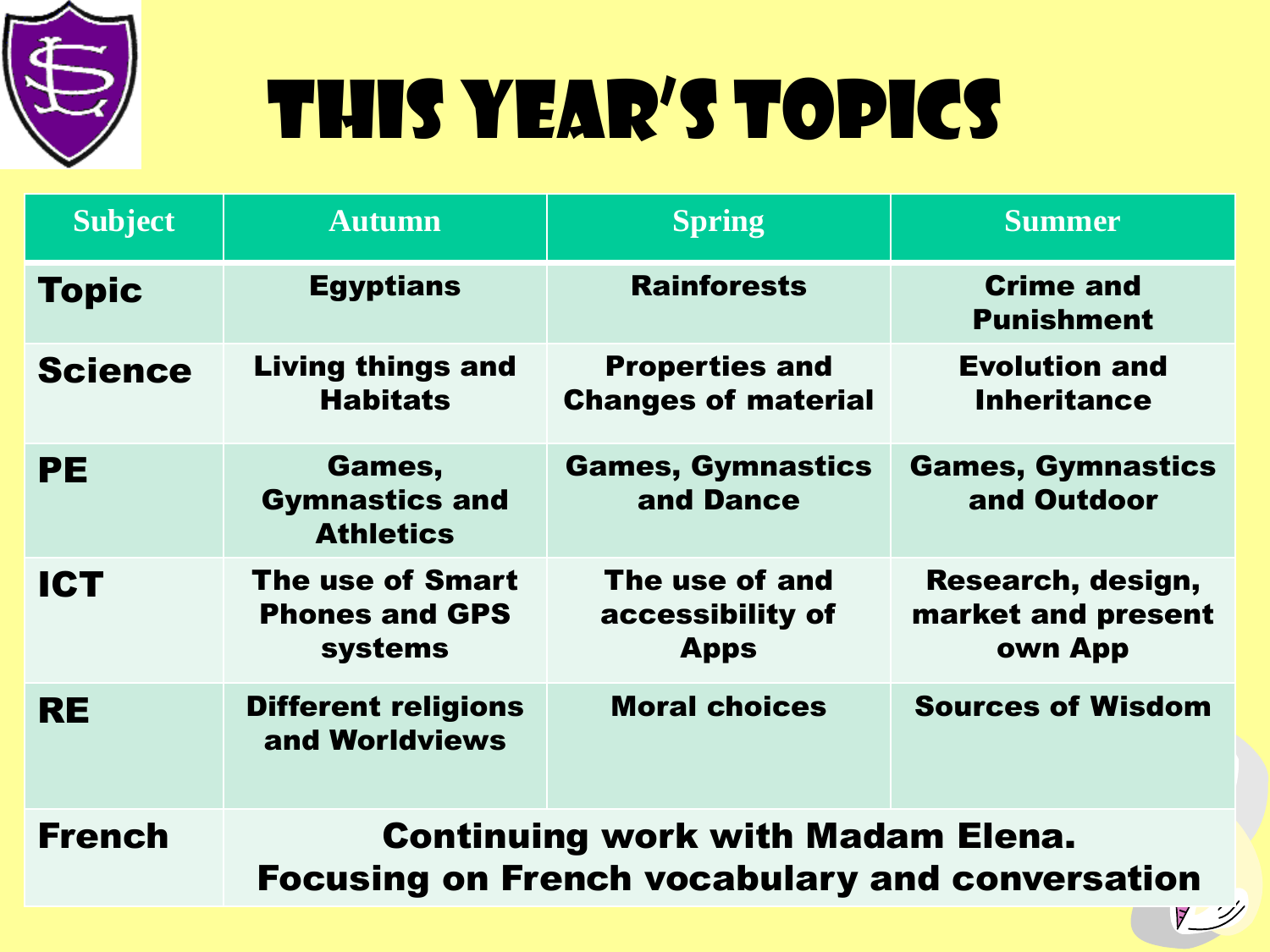## **This year I will be promoting INDEPENDENCE in all areas of school life, in preparation for the children's next steps.**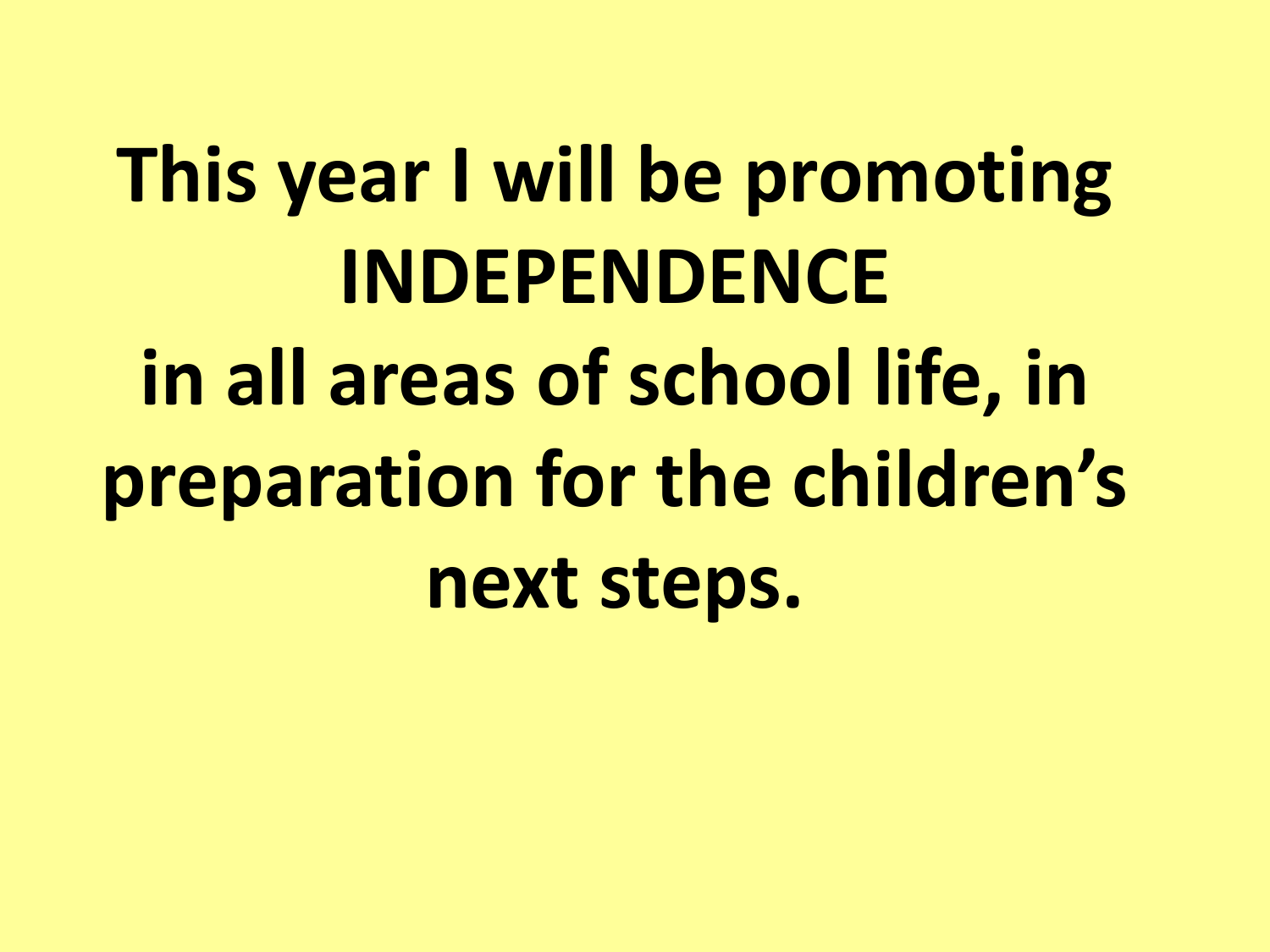

#### **Welcome to Year 6**



Supporting your child at home in all areas of their education will help them to have a successful year. Here are 5 top tips that we hope you will support us with to ensure your child has a happy and successful year.



- Your teacher recommends the following books: 1. The Suitcase Kid by Jacqueline Wilson
- 2. How to train your Dragon by Cressida Cowell
- 3. Carrie's War by Nina Bowden
- 4. Wonder by R J Palacio (Reading in class)
- 5. Charlotte's Web by EB White

Check your writing carefully to ensure you have used: 1. Interesting synonyms

- 2. Paragraphs that link together with good conjunctions
- 3. A full range of punctuation, including  $\pm$  \*\* ? ()1, -
- 4. Commas in your sentences to add detail



#### Mailte sure you ...

- 1. Know your times tables and can quickly recite them.
- 2. Know what the Roman numerals represent.
- 3. Can bell the time.
- 4. Can convert between simple fractions, decimals and
- percentages  $(25% = 0.25 = 3)$
- 5. Know what mode, mean, range and average are and how to
- find them.

Reeping the balance right ...

- **1. Be kind**
- 2. Go to bed early during the week
- 3. Tell your parent/s what you did in school
- 4. Limit your electronic time!
- 5. Have fun on the weekend!

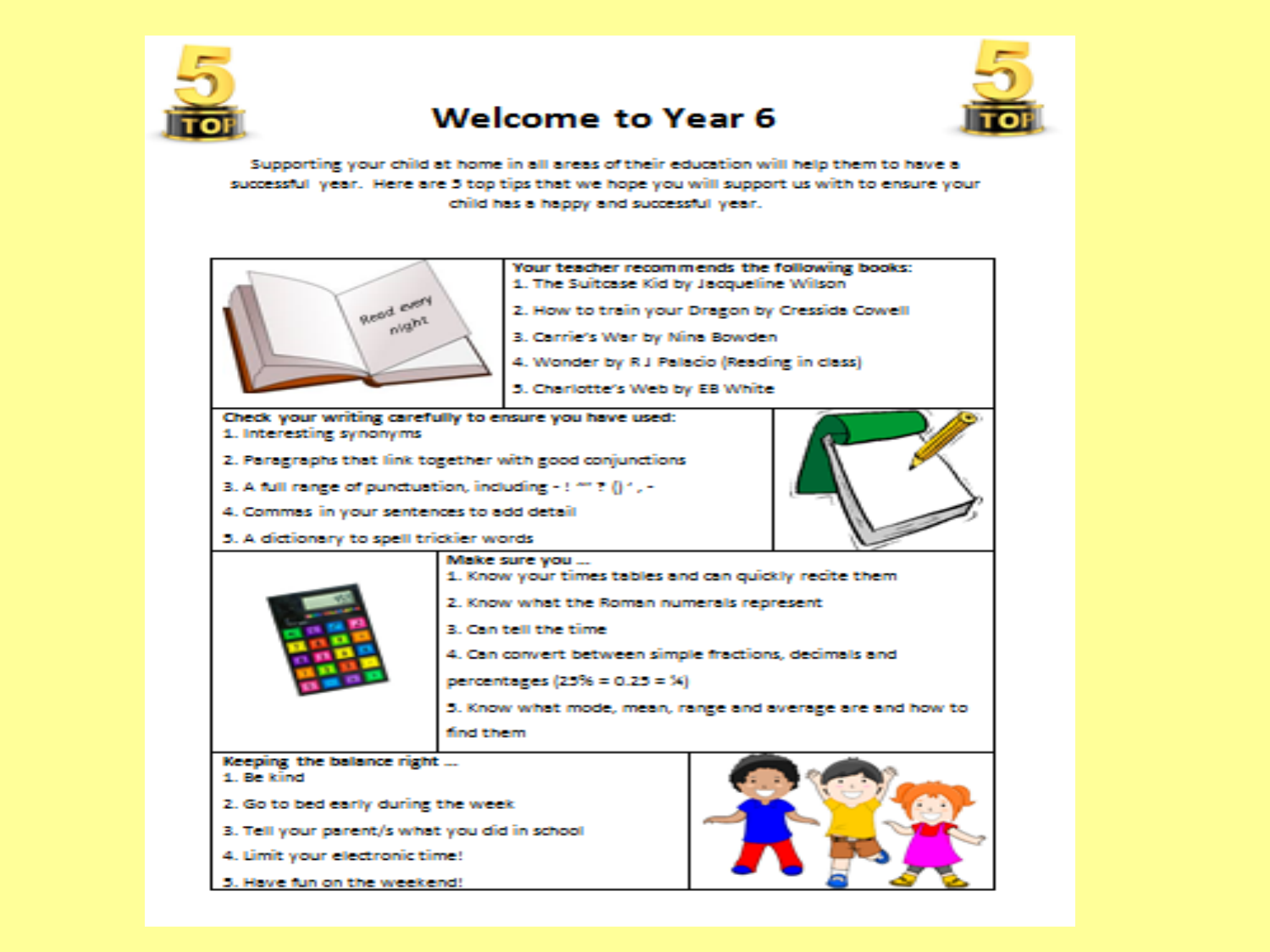

### **Trips and Events this term:**

School Journey meeting— 18th September Jeans for Genes— 20th September Walk about— 17th October Year 6 Assembly— 17th October Parents consultations— 22nd and 24th October Finish for half term— 25th October Winter Fair— 6th December Carol Concert— 18th December

End of Year SATs tests will be 11-14th May 2019 Y6 School Journey— TBC

**These dates are all on your parent leaflet.**